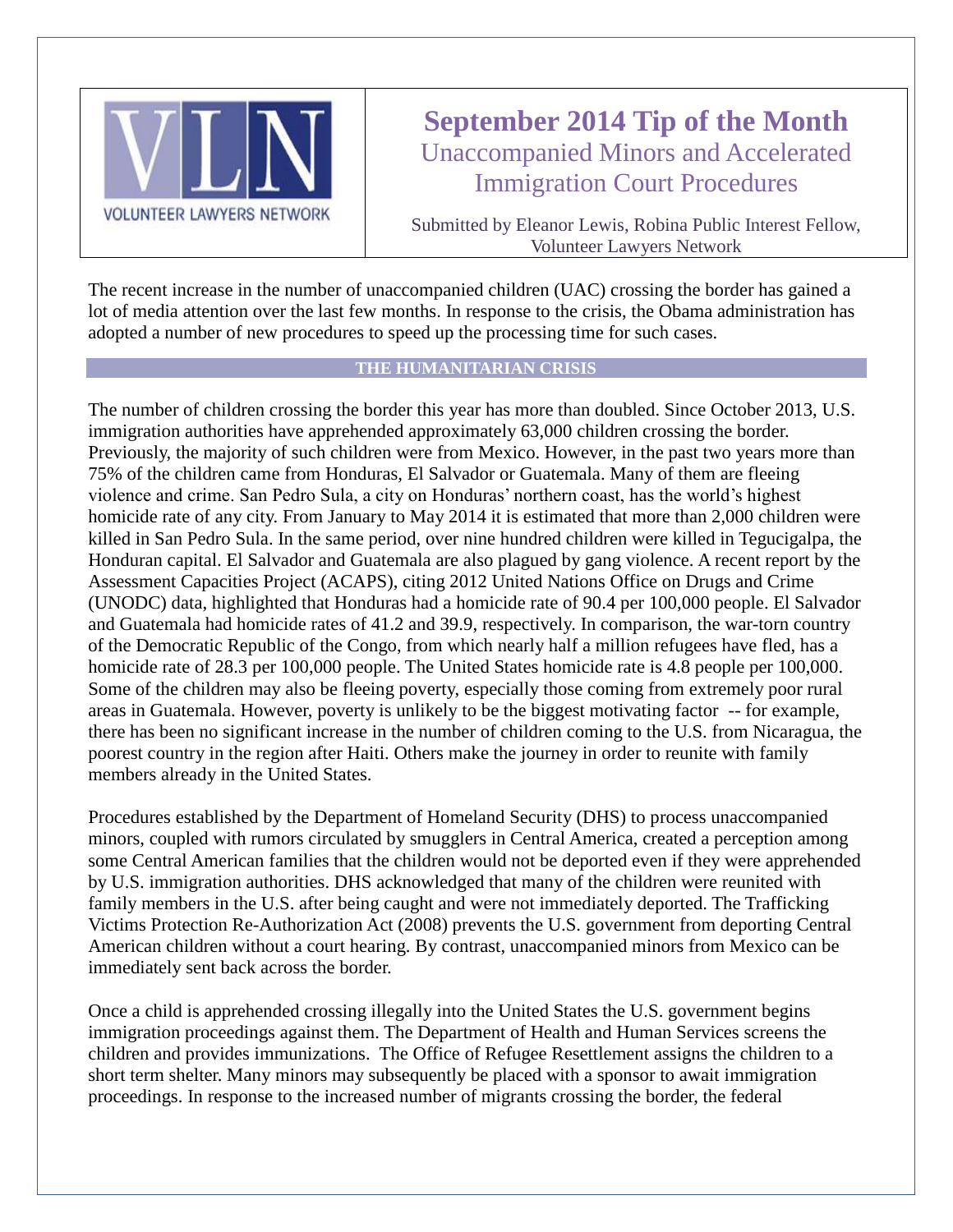government opened three new temporary shelters located on military bases in California, Oklahoma and Texas.

If the child is placed with a sponsor (usually a parent or other relative), the child's case will be processed in the immigration court nearest to where the sponsor lives. States receiving most of the unaccompanied minors include Texas (4,280 children), New York (3,347 children), Florida (3,181), California (3,150), Virginia (2,234) and Maryland (2,205). From January 1<sup>st</sup> to July 31<sup>st</sup> of this year Minnesota received two hundred and two unaccompanied children.

#### **HOW IS THE U.S. GOVERNMENT REACTING TO THE CRISIS?**

President Obama called the surge in unaccompanied minors and women with minor children an "urgent humanitarian situation". He announced a new strategy to accelerate immigration cases involving child migrants and parents with children, in an attempt to deter such migrants from attempting to cross the border illegally. To achieve this, the Obama administration is making docket adjustments in immigration court and reprioritizing certain case types. The administration set processing time goals: unaccompanied minors are to appear before an immigration judge within 21 days after being placed in deportation proceedings and parents with children should have an initial hearing within 28 days. Immigration attorneys and human rights advocates criticized this acceleration in the deportation process. Unlike in criminal cases, there is no right to an attorney in immigration court, and children may struggle to find representation. The ACLU's Immigrant Rights Project has filed a lawsuit asking the federal courts to block deportation proceedings against several children until they are able to find a lawyer, citing violations of due process. Children attempting to represent themselves in immigration court face many obstacles. They may not be developmentally able to formulate requests for specific forms of immigration relief for which they may qualify. They have little knowledge of the substantive or procedural rules governing their case but must confront highly trained and experienced DHS attorneys. In addition, many, if not all of the children have little to no formal education and do not speak English.

Many of those children most in need of immigration relief, such as those facing persecution in their home countries, may be too traumatized to tell their stories or obtain legal counsel to advocate for their rights before seeing the immigration judge. They have often traveled long distances, with inadequate food and water and through harsh conditions, before being apprehended by immigration officials.

# **HOW THE NEW PROCEDURES ARE IMPACTING MINNESOTA**

The immigration court in Bloomington has already begun to implement procedures to accelerate cases involving unaccompanied minors or parents with children. A specialty docket for unaccompanied children and families apprehended near the U.S. - Mexico border has been established, which moves those cases to the front of the line:

- **Unaccompanied minors:** Within ten days of receiving a Notice to Appear (NTA) from ORR or DHS, the Executive Office for Immigration Review (EOIR) will mail out a notice of hearing for such cases. The initial master calendar hearing will take place no later than 21 days after EOIR receives the NTA.
- **Families with children:** EOIR will schedule a hearing within 28 days of receiving the NTA from ORR or DHS
- **Other detained migrants:** EOIR will schedule a hearing within 60 days of receiving the NTA.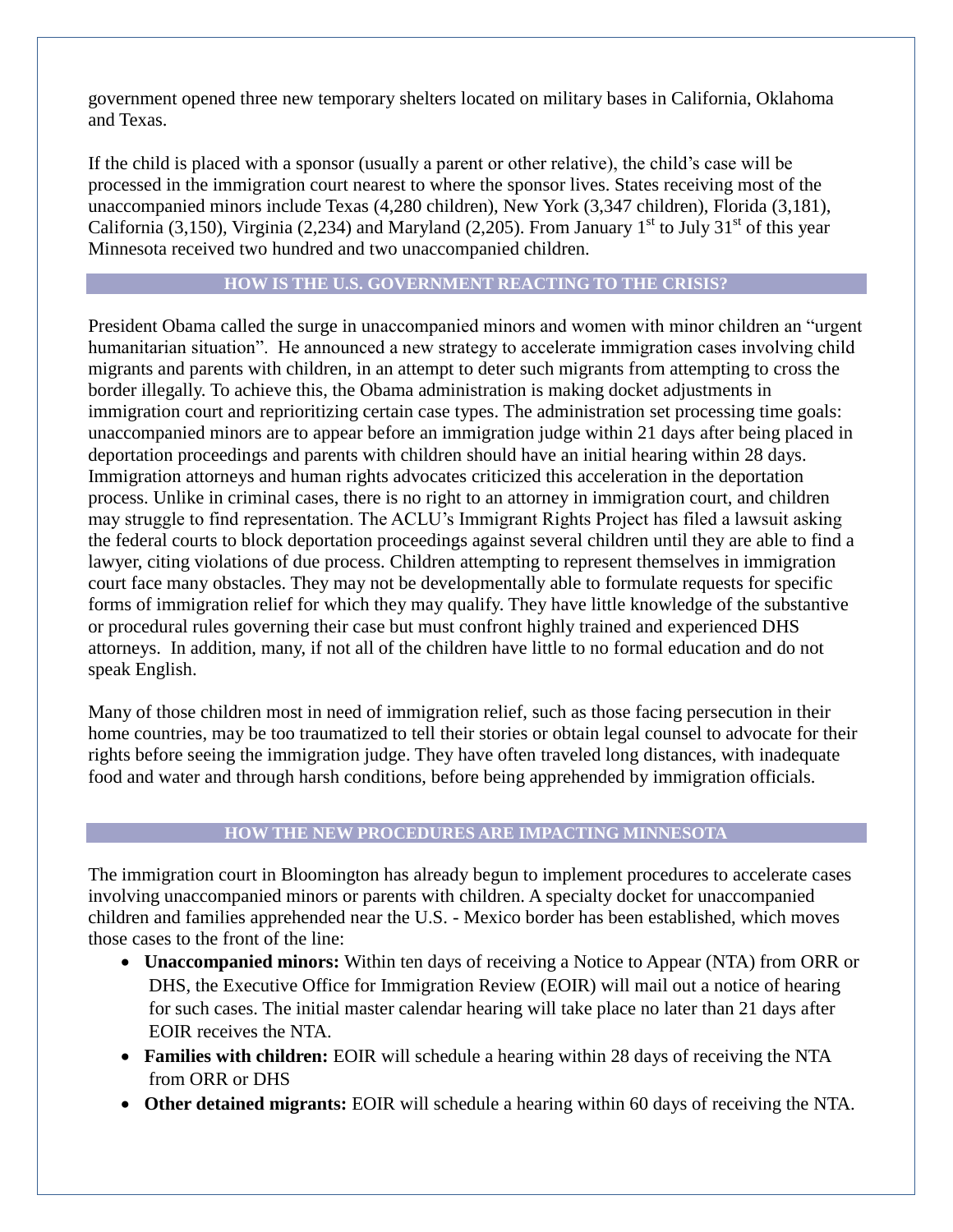Additional changes include clearing one immigration judge's docket and prioritizing all UAC cases. OCC has assigned one specific attorney to represent the government in UAC cases. Once capacity has been reached, UAC cases will be given to the other two sitting immigration judges, as needed. The court has made its priorities clear: (1) unaccompanied minors; (2) detained family cases (parents with children); (3) parents with children under alternate forms of supervision; (4) detained cases for recent border crossers; and (4) everyone else. As a result, lower priority cases scheduled before Bloomington immigration judges are being pushed back indefinitely.

#### **IS THERE HELP FOR THE CHILDREN?**

The children may be eligible for a number of forms of immigration relief, including asylum and/or Special Immigrant Juvenile Status (SIJS). Asylum provides protection for people who have a wellfounded fear of persecution in their home country on account of their race, religion, nationality, political opinion or membership in a particular social group. Special Immigrant Juvenile Status permits certain noncitizen children who have been abused, neglected or abandoned by one or both parents to obtain lawful permanent resident status. For more information on SIJS please see our [December 2013](https://www.vlnmn.org/special-immigrant-juvenile-status/)  [Tip of the Month.](https://www.vlnmn.org/special-immigrant-juvenile-status/)

#### **LOCAL EFFORTS**

Many local non-profits and law schools are coming together to provide critical assistance during this crisis. The local chapter of the American Immigration Lawyers Association is organizing efforts to provide limited scope representation from a distance, as well as coordinating volunteers to provide services at the facilities near the U.S.-Mexico border. If you would like more information on how you can volunteer, please contact Gabriela Brunner at [gabriela@vlnmn.org.](mailto:gabriela@vlnmn.org)

# **VOLUNTEER OPPORTUNITIES**

# *Assistance for Unaccompanied Minors and Parents with Children in Immigration Court*

Volunteer and pro bono attorneys are attempting to screen all of the children on these specialty dockets for possible relief from removal. Given the accelerated deadlines in these cases and the problems children face in finding legal representation, the assistance of pro bono volunteers is vital to insure the rights of these children are adequately protected.

If you would be interested in assisting with this effort, please contact Gabriela Brunner, VLN Resource Attorney at [Gabriela@vlnmn.org](mailto:Gabriela@vlnmn.org) or 612-752-6647.

# *SIJS Third Party Custody Pro Bono Project*

A volunteer attorney project has recently launched to help low-income households with an SIJS eligible child access pro bono family law representation and obtain the required state court findings necessary for the child's subsequent SIJS application with USCIS. The project is a collaboration of Volunteer Lawyers Network, Faegre Baker Daniels, and Mid-Minnesota Legal Aid. Through the project, volunteer attorneys represent low-income proposed custodians of SIJS-eligible children in family court third party custody actions. The project accepts referrals from immigration legal service providers and from private immigration attorneys.

To find out more about this project, or if you are interested in becoming a volunteer, please contact Tom Walsh, VLN Resource Attorney at [Tom@vlnmn.org](mailto:Tom@vlnmn.org) or (612) 752-6675. **(Please also see the sidebar in VLN's September Monthly Message with information regarding an upcoming training.)**